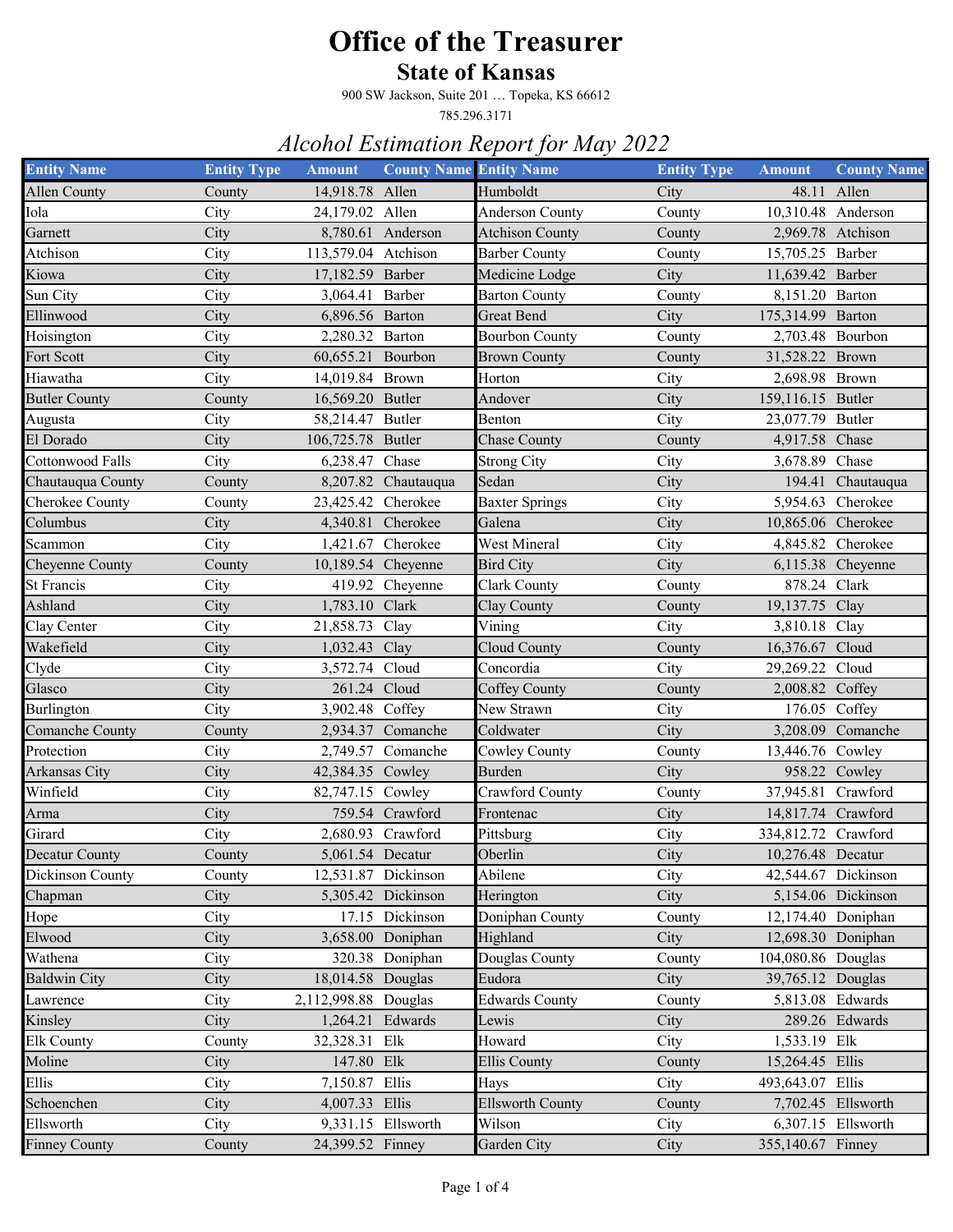#### **State of Kansas**

900 SW Jackson, Suite 201 … Topeka, KS 66612

785.296.3171

| <b>Entity Name</b>     | <b>Entity Type</b> | <b>Amount</b>        | <b>County Name Entity Name</b> |                       | <b>Entity Type</b> | <b>Amount</b>        | <b>County Name</b>    |
|------------------------|--------------------|----------------------|--------------------------------|-----------------------|--------------------|----------------------|-----------------------|
| Ford County            | County             | 2,086.02 Ford        |                                | <b>Bucklin</b>        | City               | 635.13 Ford          |                       |
| Dodge City             | City               | 364,693.13 Ford      |                                | Franklin County       | County             | 18,761.92 Franklin   |                       |
| Ottawa                 | City               | 105,693.89 Franklin  |                                | Pomona                | City               |                      | 888.42 Franklin       |
| Princeton              | City               | 3,632.58 Franklin    |                                | Geary County          | County             | 30,654.72 Geary      |                       |
| Junction City          | City               | 161,715.83           | Geary                          | Milford               | City               | 8,202.29 Geary       |                       |
| Gove County            | County             | 1,584.46 Gove        |                                | Quinter               | City               | 3,216.95 Gove        |                       |
| <b>Graham County</b>   | County             | 2,603.91             | Graham                         | Hill City             | City               | 1,737.41 Graham      |                       |
| <b>Grant County</b>    | County             | 7,058.79             | Grant                          | <b>Ulysses</b>        | City               | 14,331.51 Grant      |                       |
| <b>Gray County</b>     | County             | 5,037.68             | Gray                           | Cimarron              | City               | 10,228.01 Gray       |                       |
| <b>Greeley County</b>  | County             |                      | 508.22 Greeley                 | Tribune               | City               | 1,031.87 Greeley     |                       |
| Greenwood County       | County             |                      | 9,729.15 Greenwood             | Eureka                | City               |                      | 11,809.98 Greenwood   |
| <b>Hamilton County</b> | County             |                      | 5,252.83 Hamilton              | Syracuse              | City               | 10,664.80 Hamilton   |                       |
| Harper County          | County             | 7,279.72 Harper      |                                | Anthony               | City               | 9,207.61 Harper      |                       |
| Attica                 | City               | 5,572.45 Harper      |                                | Harvey County         | County             | 15,848.55 Harvey     |                       |
| Burrton                | City               | 7,226.58 Harvey      |                                | Halstead              | City               | 2,471.20 Harvey      |                       |
| Hesston                | City               |                      | 40.48 Harvey                   | Newton                | City               | 66,019.39 Harvey     |                       |
| Sedgwick               | City               | 14,512.46 Harvey     |                                | Hodgeman County       | County             |                      | 871.21 Hodgeman       |
| Jetmore                | City               |                      | 1,768.82 Hodgeman              | Jackson County        | County             | 140,439.93 Jackson   |                       |
| Holton                 | City               | 16,409.74 Jackson    |                                | Hoyt                  | City               | 1,570.57 Jackson     |                       |
| Jefferson County       | County             | 76,769.65 Jefferson  |                                | Meriden               | City               | 11,088.04 Jefferson  |                       |
| Oskaloosa              | City               | 16,225.43 Jefferson  |                                | Ozawkie               | City               |                      | 4,119.12 Jefferson    |
| Perry                  | City               | 17,261.61 Jefferson  |                                | Valley Falls          | City               |                      | 17.43 Jefferson       |
| Johnson County         | County             | 189,601.38 Johnson   |                                | Johnson County        | County             |                      | 0.01 Johnson          |
| De Soto                | City               | 52,666.62 Johnson    |                                | Edgerton              | City               | 18,891.64 Johnson    |                       |
| Fairway                | City               | 2,788.48 Johnson     |                                | Gardner               | City               | 165,041.91 Johnson   |                       |
| Lake Quivira           | City               | 31,352.92 Johnson    |                                | Leawood               | City               | 1,530,765.51 Johnson |                       |
| Lenexa                 | City               | 1,060,166.45 Johnson |                                | Merriam               | City               | 73,399.49 Johnson    |                       |
| <b>Mission Hills</b>   | City               | 144,442.54 Johnson   |                                | <b>Mission Woods</b>  | City               | 28,376.52 Johnson    |                       |
| Mission                | City               | 372,230.59 Johnson   |                                | Olathe                | City               | 1,633,719.31 Johnson |                       |
| <b>Overland Park</b>   | City               | 4,548,506.19 Johnson |                                | Prairie Village       | City               | 471,273.13 Johnson   |                       |
| Roeland Park           | City               |                      | 44.64 Johnson                  | Shawnee               | City               | 1,093,270.88 Johnson |                       |
| <b>Spring Hill</b>     | City               | 120,428.80 Johnson   |                                | Westwood              | City               | 78,954.20 Johnson    |                       |
| Kearny County          | County             | 569.91 Kearny        |                                | Lakin                 | City               | 1,157.08 Kearny      |                       |
| Kingman County         | County             |                      | 7,885.02 Kingman               | Kingman               | City               | 12,173.04 Kingman    |                       |
| Zenda                  | City               |                      | 3,835.92 Kingman               | Kiowa County          | County             | 1,386.53 Kiowa       |                       |
| Greensburg             | City               | 2,815.10 Kiowa       |                                | Labette County        | County             |                      | 200.95 Labette        |
| Oswego                 | City               |                      | 407.97 Labette                 | Parsons               | City               | 54,629.80 Labette    |                       |
| Lane County            | County             | 8,781.62 Lane        |                                | Dighton               | City               | 6,389.87 Lane        |                       |
| Leavenworth County     | County             |                      | 83,059.67 Leavenworth          | Basehor               | City               |                      | 63,082.32 Leavenworth |
| Easton                 | City               |                      | 4,782.17 Leavenworth           | Lansing               | City               |                      | 57,365.19 Leavenworth |
| Leavenworth            | City               |                      | 210,567.87 Leavenworth         | Linwood               | City               |                      | 12,876.64 Leavenworth |
| Tonganoxie             | City               |                      | 9,661.72 Leavenworth           | <b>Lincoln County</b> | County             | 4,910.37 Lincoln     |                       |
| Lincoln Center         | City               | 6,156.93 Lincoln     |                                | Sylvan Grove          | City               | 3,812.62 Lincoln     |                       |
| Linn County            | County             | 3,972.05 Linn        |                                | La Cygne              | City               | 5,549.32 Linn        |                       |
| Logan County           | County             | 9,714.37 Logan       |                                | Oakley                | City               | 22,632.28 Logan      |                       |
| Lyon County            | County             | 4,945.66 Lyon        |                                | Americus              | City               | 10,041.17 Lyon       |                       |
| Emporia                | City               | 287,732.03 Lyon      |                                | <b>Marion County</b>  | County             | 7,376.05 Marion      |                       |
|                        |                    |                      |                                |                       |                    |                      |                       |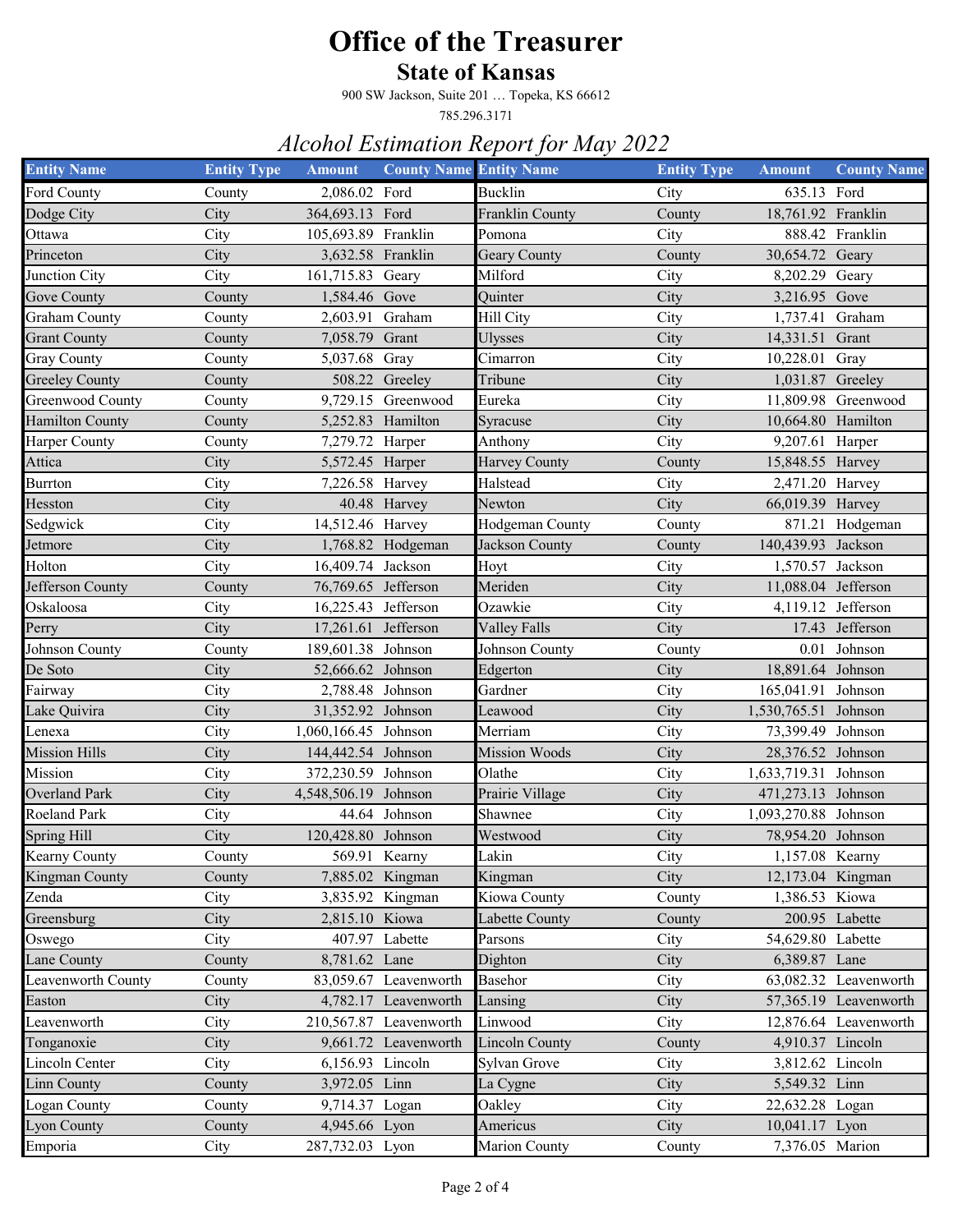#### **State of Kansas**

900 SW Jackson, Suite 201 … Topeka, KS 66612

785.296.3171

| <b>Entity Name</b>  | <b>Entity Type</b> | <b>Amount</b>      | <b>County Name Entity Name</b> |                       | <b>Entity Type</b> | <b>Amount</b>      | <b>County Name</b>     |
|---------------------|--------------------|--------------------|--------------------------------|-----------------------|--------------------|--------------------|------------------------|
| Florence            | City               |                    | 381.98 Marion                  | Hillsboro             | City               | 3,860.39 Marion    |                        |
| Marion              | City               | 4,901.81 Marion    |                                | Peabody               | City               | 4,688.25 Marion    |                        |
| Marshall County     | County             | 11,141.22 Marshall |                                | Axtell                | City               |                    | 983.03 Marshall        |
| Frankfort           | City               |                    | 1,880.83 Marshall              | Marysville            | City               | 14,475.99 Marshall |                        |
| Summerfield         | City               | 2,229.83           | Marshall                       | Mcpherson County      | County             |                    | 17,302.75 Mcpherson    |
| Canton              | City               |                    | 6,954.96 Mcpherson             | Lindsborg             | City               |                    | 18,015.10 Mcpherson    |
| Mc Pherson          | City               | 113,710.11         | Mcpherson                      | Meade County          | County             |                    | 164.70 Meade           |
| Meade               | City               |                    | 334.39 Meade                   | Miami County          | County             | 72,907.43 Miami    |                        |
| Louisburg           | City               | 25,881.19          | Miami                          | Osawatomie            | City               | 9,367.72 Miami     |                        |
| Paola               | City               | 45,999.90 Miami    |                                | Mitchell County       | County             | 13,335.68 Mitchell |                        |
| Beloit              | City               | 21,786.94 Mitchell |                                | Cawker City           | City               | 2,694.65 Mitchell  |                        |
| Hunter              | City               | 6.41               | Mitchell                       | Tipton                | City               | 2,274.20 Mitchell  |                        |
| Montgomery County   | County             | 49,817.21          | Montgomery                     | Caney                 | City               |                    | 984.47 Montgomery      |
| Coffeyville         | City               |                    | 52,960.56 Montgomery           | Independence          | City               |                    | 125,405.69 Montgomery  |
| Morris County       | County             | 10,858.78          | Morris                         | Council Grove         | City               | 17,954.20 Morris   |                        |
| White City          | City               | 4,092.43           | Morris                         | Morton County         | County             |                    | 324.76 Morton          |
| Elkhart             | City               |                    | 659.36 Morton                  | Nemaha County         | County             | 31,676.96 Nemaha   |                        |
| Centralia           | City               | 1,898.52 Nemaha    |                                | Corning               | City               |                    | 948.52 Nemaha          |
| Sabetha             | City               | 21,072.60 Nemaha   |                                | Seneca                | City               | 35,227.22 Nemaha   |                        |
| Neosho County       | County             | 14,025.47 Neosho   |                                | Chanute               | City               | 60,737.89 Neosho   |                        |
| Erie                | City               | 3,003.87 Neosho    |                                | St Paul               | City               |                    | 360.72 Neosho          |
| Thayer              | City               | 6,610.18 Neosho    |                                | Ness County           | County             | 6,767.89 Ness      |                        |
| Ness City           | City               | 13,355.24 Ness     |                                | Utica                 | City               | 385.65 Ness        |                        |
| Norton County       | County             | 17,769.11 Norton   |                                | Norton                | City               | 12,568.38 Norton   |                        |
| <b>Osage County</b> | County             | 20,659.53          | Osage                          | Lyndon                | City               | 5,581.84 Osage     |                        |
| Melvern             | City               | 4,033.16 Osage     |                                | Osage City            | City               | 9,546.51 Osage     |                        |
| Overbrook           | City               | 7,210.11           | Osage                          | Scranton              | City               | 2,255.51 Osage     |                        |
| Osborne County      | County             | 175.61             | Osborne                        | Osborne               | City               |                    | 356.55 Osborne         |
| Ottawa County       | County             | 3,918.00           | Ottawa                         | Bennington            | City               | 5,598.17 Ottawa    |                        |
| Minneapolis         | City               | 1,842.87           | Ottawa                         | Tescott               | City               |                    | 513.66 Ottawa          |
| Pawnee County       | County             | 2,833.06 Pawnee    |                                | Larned                | City               | 5,751.94 Pawnee    |                        |
| Phillips County     | County             | 8,430.25 Phillips  |                                | Logan                 | City               | 1,794.29 Phillips  |                        |
| Phillipsburg        | City               | 15,321.69 Phillips |                                | Pottawatomie County   | County             |                    | 37,855.42 Pottawatomie |
| Emmett              | City               |                    | 4,904.37 Pottawatomie          | Olsburg               | City               |                    | 4,798.72 Pottawatomie  |
| St George           | City               |                    | 10,083.84 Pottawatomie         | <b>St Marys</b>       | City               |                    | 2,822.72 Pottawatomie  |
| Wamego              | City               |                    | 33,091.10 Pottawatomie         | <b>Pratt County</b>   | County             | 4,649.78 Pratt     |                        |
| Pratt               | City               | 61,252.87 Pratt    |                                | <b>Rawlins County</b> | County             | 7,582.31 Rawlins   |                        |
| Atwood              | City               | 15,394.39 Rawlins  |                                | Reno County           | County             | 56,895.03 Reno     |                        |
| Haven               | City               | 177.00 Reno        |                                | Hutchinson            | City               | 423,935.13 Reno    |                        |
| Pretty Prairie      | City               | 1,138.12 Reno      |                                | The Highlands         | City               | 2,868.12 Reno      |                        |
| Republic County     | County             |                    | 5,281.35 Republic              | Belleville            | City               |                    | 7,474.39 Republic      |
| Courtland           | City               |                    | 1,476.71 Republic              | Scandia               | City               |                    | 1,771.64 Republic      |
| <b>Rice County</b>  | County             | 11,467.40 Rice     |                                | Geneseo               | City               | 89.62 Rice         |                        |
| Lyons               | City               | 19,816.94 Rice     |                                | Sterling              | City               | 3,375.75 Rice      |                        |
| <b>Riley County</b> | County             | 5,292.12 Riley     |                                | Manhattan             | City               | 1,545,565.15 Riley |                        |
| Ogden               | City               | 623.67 Riley       |                                | <b>Rooks County</b>   | County             | 2,996.19 Rooks     |                        |
| Plainville          | City               | 2,778.25 Rooks     |                                | Stockton              | City               | 3,304.97 Rooks     |                        |
|                     |                    |                    |                                |                       |                    |                    |                        |